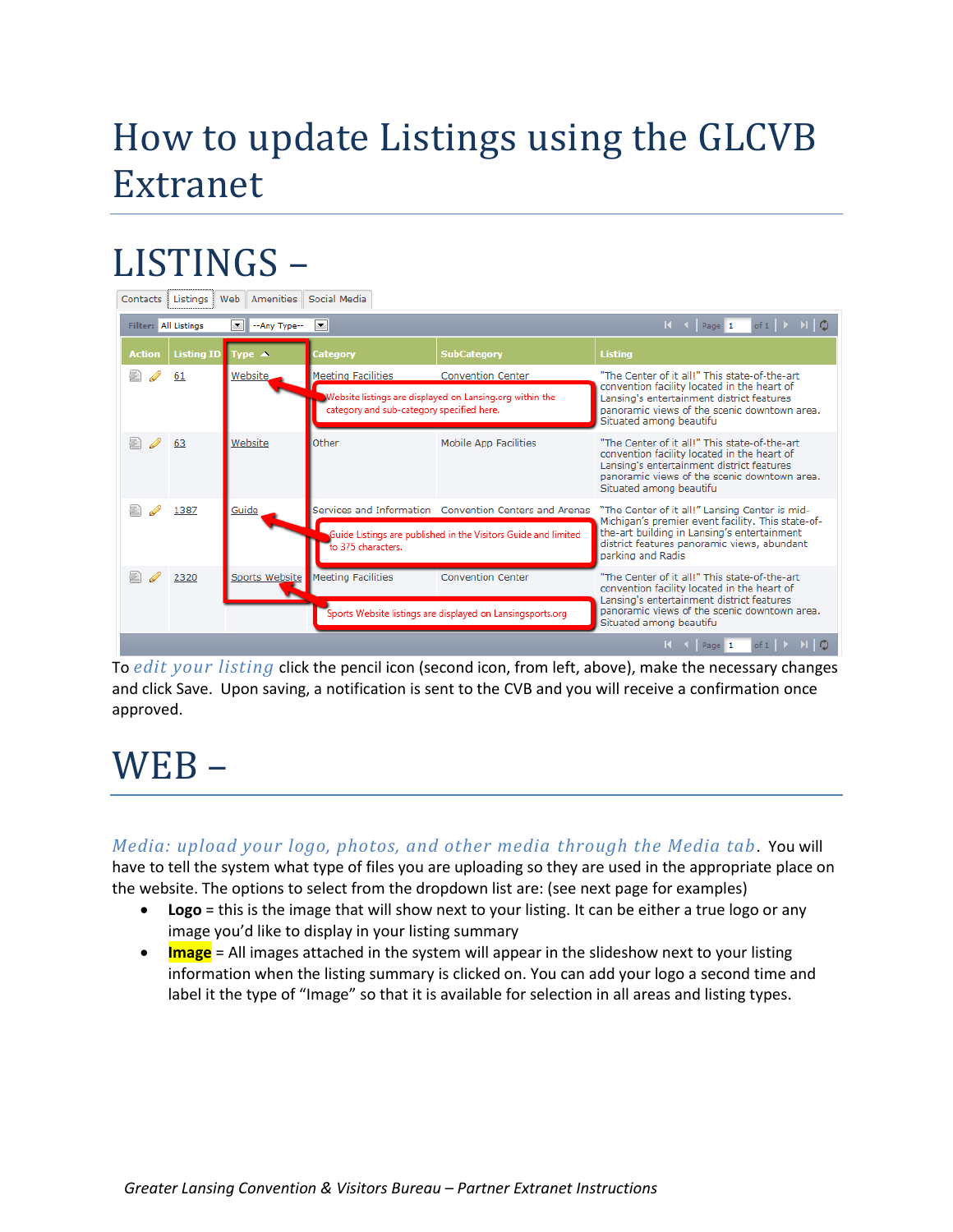

**When the listing summary is clicked on – additional images you've uploaded and labeled as "Images" are shown here in a slideshow. (see next page)**